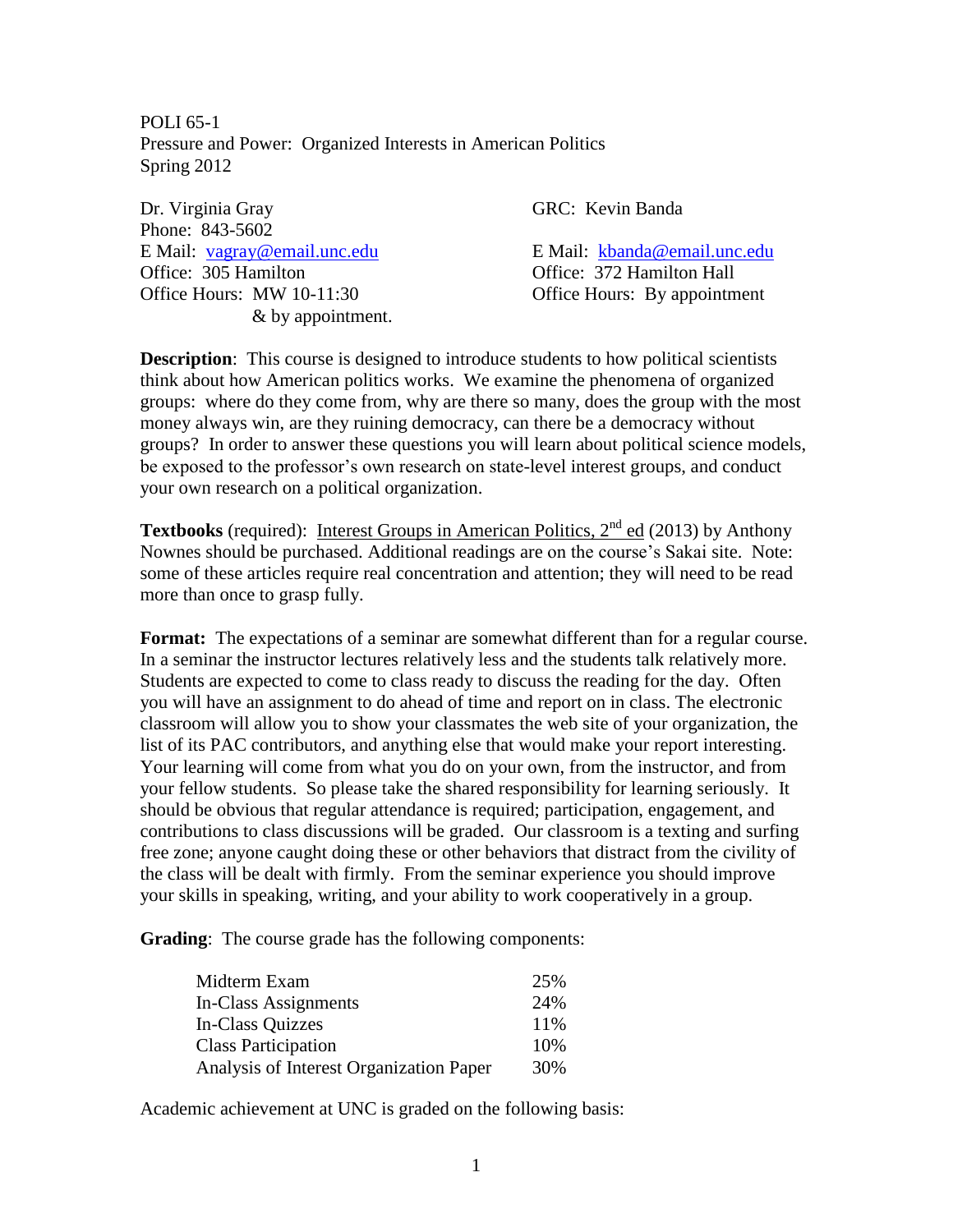- A Outstanding mastery of the course materials; students have exhibited performance far above that required for the course and far above that usually seen in the course.
- B Superior mastery of the course materials; students have exhibited performance that is strong and very clearly above what is required in the course.
- C Satisfactory mastery of the course materials; students have exhibited performance that clearly meets the course requirements in all respects.
- D Poor mastery of the course materials; students have exhibited performance that is below the course requirements, but still worthy of credit.
- F Unsatisfactory mastery of the course materials; students have exhibited performance that fails to meet the requirements of the course.

The **Honor Code** is in effect in this class and all others at the University. I am committed to treating Honor Code violations seriously and urge all students to become familiar with its terms set out at [http://instrument.unc.edu.](http://instrument.unc.edu/) If you have questions, it is your responsibility to ask me about the Code's application. All exams and papers must be submitted with a statement that you have complied with the requirements of the Honor Code in all aspects of the submitted work.

**Analysis of Interest Organization Paper**: You are to choose one organized interest to follow throughout the semester. It will be the subject of most assignments; with just a little more work and analysis that material will become your analysis paper. Therefore, choose the group carefully; check with the instructor if you are uncertain. The paper is due on April 16; it should be at least 10 pages, double-spaced, and no longer than 15 pages.

In this research-exposure course, you will be working with a Graduate Research Consultant (NAME) who will assist you in the research project. The GRC program is sponsored by the Office for Undergraduate Research [\(www.unc.edu/depts/our\)](http://www.unc.edu/depts/our). I encourage you to visit this website to see other ways that you might engage in research, scholarship and creative performance while you are at Carolina.

**In-Class Assignments**: Typically I will talk about the topic and ask you to turn in an assignment illustrating what we are talking about. The assignments are listed at the end of the syllabus, and the due date for each is listed on the daily schedule. By the due date and time of class please submit the assignment via the Assignment Tool on Sakai. Also then bring a hard copy of the assignment to class so that you can report what you found to the rest of the class. The 12 assignments count 2 points each; collectively, the in-class assignments constitute 24% of the grade.

**Quizzes**: In place of a final exam, which is not required for FYS classes, after the midterm exam we will have several short quizzes on sections of the reading material. Collectively these will count 11% of the grade. General class participation will make up 10% of the grade.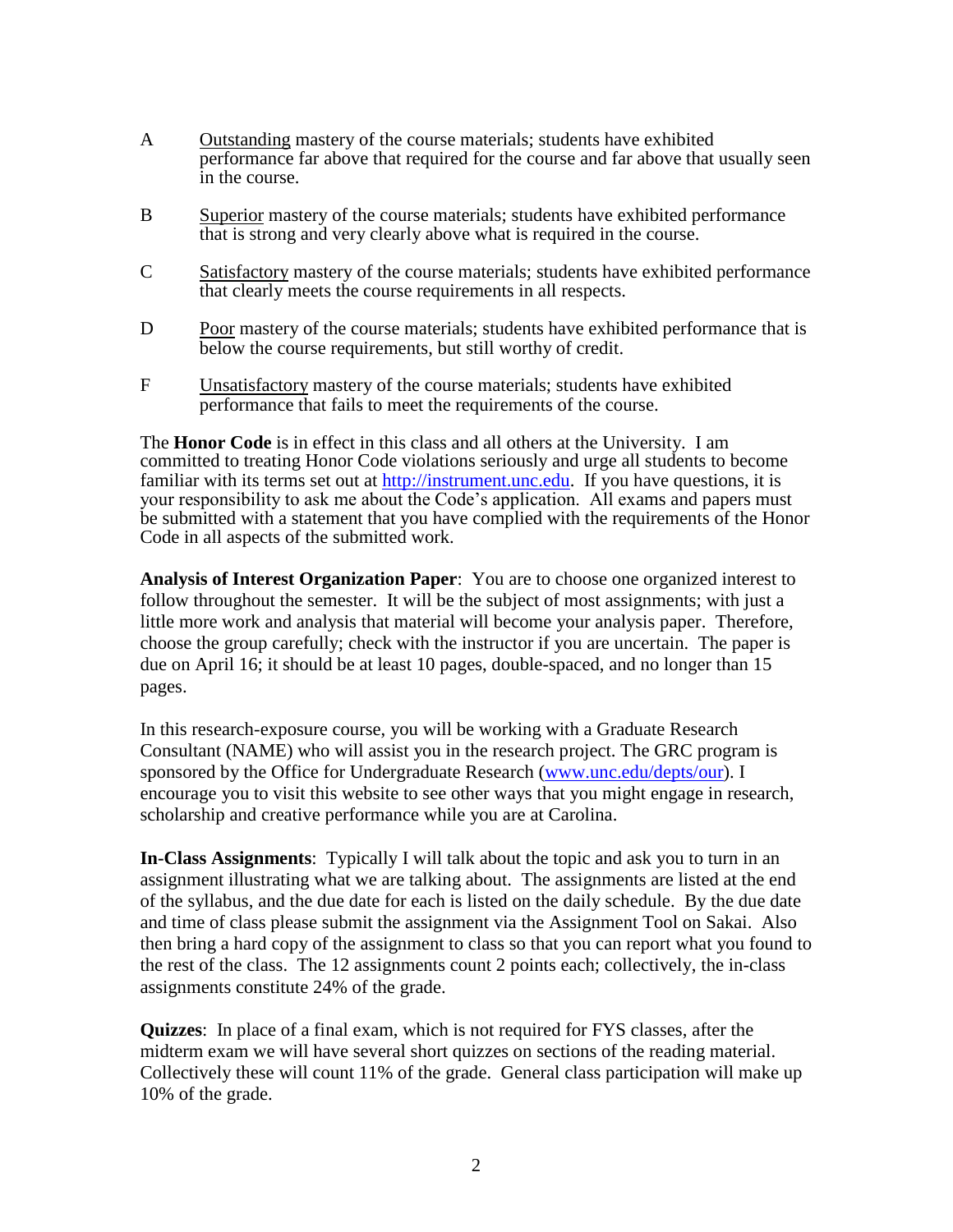## **Outline and Daily Schedule**

Jan 10 Introduction to Course

Jan 15 What is an Interest?

Read: (BB) Madison, Federalist, #10; (BB) Salisbury, "Interest Advocacy and Interest Representation"

What is an Interest Organization? Read: Nownes, ch. 1

Jan 17 History of Organized Interests in America

Read: (BB) Putnam, "Bowling Alone: America's Declining Social Capital," Journal Of Democracy, 6 (Jan., 1995): 65-78; (BB) Barry, "This Land: A Grand Gathering, but One With a Solemn Note," *New York Times*, August 26, 2007; (BB) Maguire, "Age Gap Depletes Legion Posts," *News & Observer*, January 20, 2008

A1 Due

## Jan 22

History (continued) Read: (BB) Martin Luther King, "Letter from a Birmingham Jail"; Nownes, ch. 2 A2 Due

- Jan 24 Formation of Interest Groups: Pluralism Read: Nownes, ch. 3
- Jan 29 Early Critics of Pluralism Read: (BB) Schattschneider, The Semisovereign People, Ch. 2 A3 Due
- Jan 31 Formation of Interest Groups: Olson's Model Read: (BB) Olson, The Rise and Decline of Nations, ch. 2
- Feb 5 Formation of Interest Groups: Extensions of Olson's Models Read: Nownes, ch. 4 A4 Due
- Feb 7 Formation of Interest Groups: Population Ecology Interest Theory Read: (BB) Lowery and Gray, "Interest Organization Communities: Their Assembly and Consequences"; (BB) Lichtblau, "Beyond Guns: N.R.A. Expands Agenda," *New York Times*, July 12, 2010. A5 Due
- Feb 12 Interest Communities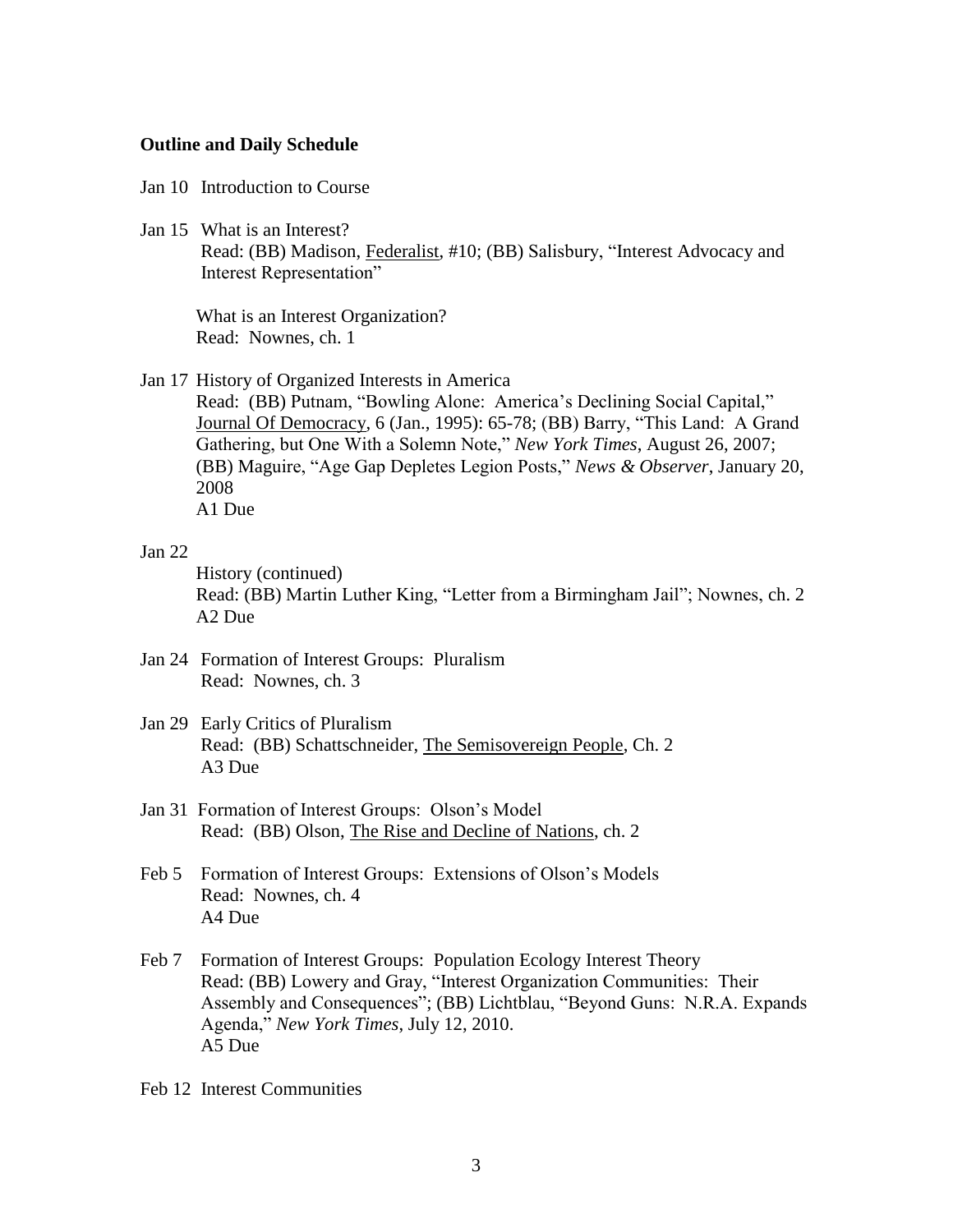Read: (BB) Bosso, Environment Inc., Ch. 3

- Feb 14 Maintenance of interest groups Read: (BB) Bosso, Environment Inc., Ch. 4 A6 Due
- Feb 19 MIDTERM EXAM
- Feb 21 Why Do Interest Groups Lobby? Read: (BB) Godwin, Godwin, and Ainsworth, "Is Corporate Lobbying Rational or Just a Waste of Money?" (BB) Casey, "Why They Lobby," *National Journal*, May 31, 2008:46-48.
- Feb 26 Direct Lobbying Read: Nownes, ch. 5; (BB) Yoffe, "Am I the Next Jack Abramoff?" *Slate*, April 1, 2006. A7 Due
- Feb 28 How Do They Lobby? Read: (BB) Kersh, "Corporate Lobbyists as Political Actors: A View from the Field"
- Mar 5 Lobbying the Legislature View the movie "Thank You for Not Smoking"
- Mar 7 Research Presentation by Prof. Gray and Associates on State Interest Groups A8 Due
- Mar12-14 NO CLASS Spring Break
- Mar 19 Lobbying the Judicial and Executive Branches Read: We will discuss the campaign finance case *Citizens United v. FEC.* First go to [http://en.wikipedia.org/wiki/Citizens\\_United\\_v.\\_Federal\\_Election\\_Commission](http://en.wikipedia.org/wiki/Citizens_United_v._Federal_Election_Commission) to read about the case. Then go to <http://www.abanet.org/publiced/preview/briefs/sept09.shtml> to see the line-up of interested parties in the case. Look at the list overall: how did groups differ in their support of the appellant (Citizens United) and the appellee (FCC)? Did any groups surprise you? Select 2 groups that filed amicus briefs in support of

Citizens United and 2 groups that filed amicus briefs in support of the FEC. Then click on each brief and skim it to see what argument(s) it presented to the Court. A9 Due

Mar 21 Lobbying the Executive Branch Read: Godwin, Ainsworth, and Godwin, Lobbying and Policymaking, ch. 5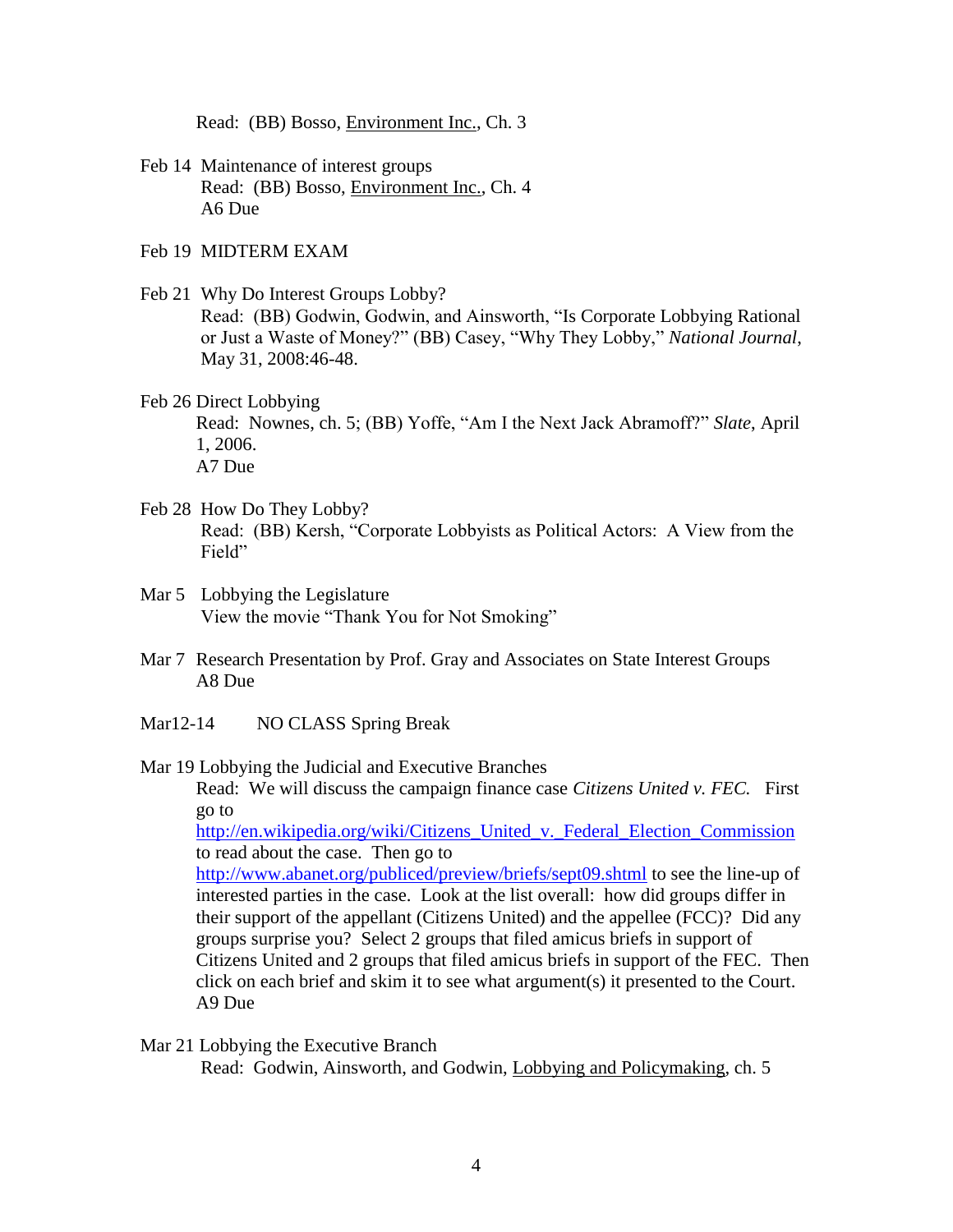Mar 26 Indirect Lobbying

Read: Nownes, Ch. 7; (BB) Brown & Waltzer, "Every Thursday: Advertorials by Mobil Oil on the Op-ed Page of *The New York Times*," *Public Relations Review*, 31, (June 2005):197-208. A10 Due

- Mar 28 Organized Interests and Political Parties Read: Nownes, Ch. 8
- Apr 2 Lobbying Before the Election: Campaign Contributions Read: Nownes, Ch. 6 A11 Due
- Apr 4 The PAC-Lobby Connection Read: (BB) Koger and Victor, "Polarized Agents: Campaign Contributions by Lobbyists," *PS*, 42 (July 2009):485-488.
- Apr 9 Does Money Buy Influence? Read: (BB) Baumgartner et al., "Does Money Buy Public Policy?" ch. 10 in *Lobbying and Policy Change* (2009); (BB) Burns, "K Street and the Status Quo," *Miller-McCune*, August 10, 2010 at [http://www.miller-mccune.com/politics/k](http://www.miller-mccune.com/politics/k-street-and-the-status-quo-20015/)[street-and-the-status-quo-20015/](http://www.miller-mccune.com/politics/k-street-and-the-status-quo-20015/)
- Apr 11 Campaign Finance and Lobbying Reforms by Congress and the States Read: (BB) Gurwitt, "Cookie-Jar Clampdown," Governing, April, 2007:32-39; (BB) Vaida, "K Street Paradox," *National Journal*, March 13, 2010:22-30.
- Apr 16 What is the Policy Impact of Interest Groups? Read: Nownes, Ch. 9

ANALYSIS PAPER DUE

- Apr 18 Do Interest Groups Hurt the Economy? Read: (BB) Olson, ch. 3, Rise and Decline of Nations; (BB) Gray & Lowery, "Interest Group Politics and Economic Growth in the U.S. States," American Political Science Review 82 (March 1988): 109-131.
- Apr 23 What is the Influence of Interest Groups on Democracy? Read: Nownes, Ch. 10 A12 Due Class Presentations of Research Projects
- Apr 25 Class Presentations of Research Projects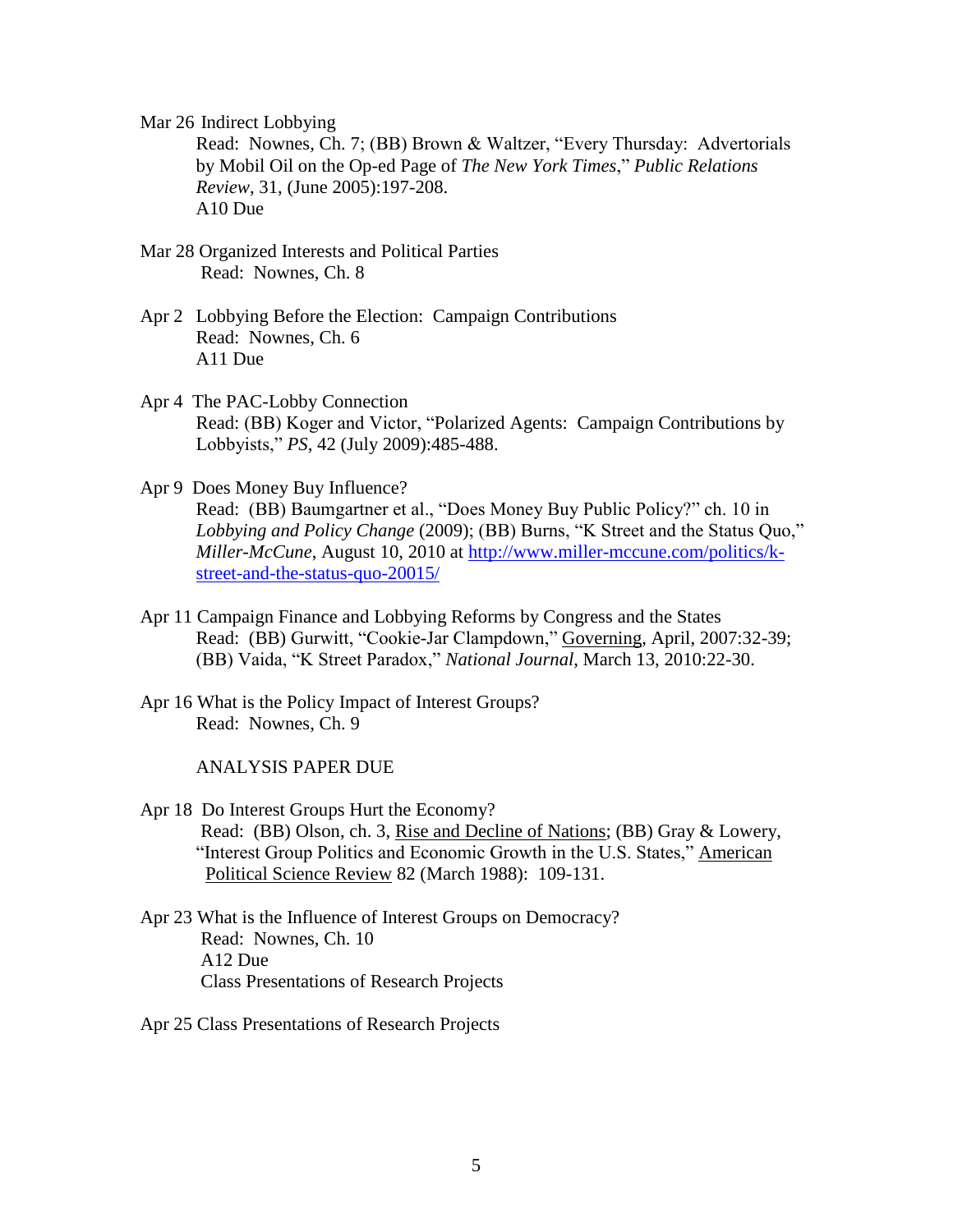## **Assignments**

1) Informally interview someone who is lobbying, protesting, or demonstrating off the UNC campus. Hints: go to the Post Office on Franklin St and talk to the people who are gathering signatures or go to the corner of Franklin and Elliott by Whole Foods on Friday around 5 pm and talk to the folks who are holding up signs. Ask them what they expect to accomplish, how they got involved, how often they show up to do this etc. Or go to the Chapel Hill Town Council meeting on Monday evening (the agenda is printed in the Chapel Hill news) at City Hall and ask similar questions of residents who show up to address the Council. Or find a registered lobbyist and ask him/her about lobbying the state legislature or Congress.

2) Find a cartoon in the mainstream media depicting an interest organization. Extra points if you can find one showing an interest group in a positive light (not from the group's own website).

3) Select an interest organization to follow throughout the course. It should be one registered to lobby the U.S. Congress and one that has a PAC registered with the FEC. Find its web site and develop a description of the organization. What is its mission? Its identity? More information may be found in the **Encyclopedia of Associations** [serial]. Call number: HS17 .E52, Latest volume located at Davis Library Reference Desk.

4) Identify the kinds of benefits your organization offers to its potential members.

5) Do a web search to find organizations that compete with your organization. Go to [www.followthemoney.org](http://www.followthemoney.org/) , click on a state, and see how many organizations are registered to lobby in that interest sector. Do the same at the federal level at <http://www.opensecrets.org/clients/index.asp>

6) How does your organization finance itself? Profile its patron/sponsor/entrepreneur.

7) What type(s) of lobbyists does your organization use? Use [www.followthemoney.org](http://www.followthemoney.org/) to see if their lobbyists are registered at the state level; and check to see if lobbyists are registered with Congress at [http://www.opensecrets.org/lobbyists/index.asp.](http://www.opensecrets.org/lobbyists/index.asp)

8) Has your organization testified at Congressional hearings? Go to <web.lexisnexis.com/congcomp> for links to Congressional testimony.

9) Does your organization file amicus curiae briefs before the U.S. Supreme Court? Go to <http://www.abanet.org/publiced/preview/home.html#0001> and click on "briefs", then search around.

10) Has your organization used indirect lobbying tools, such as "climate of opinion" ads, "grassroots lobbying,"etc?